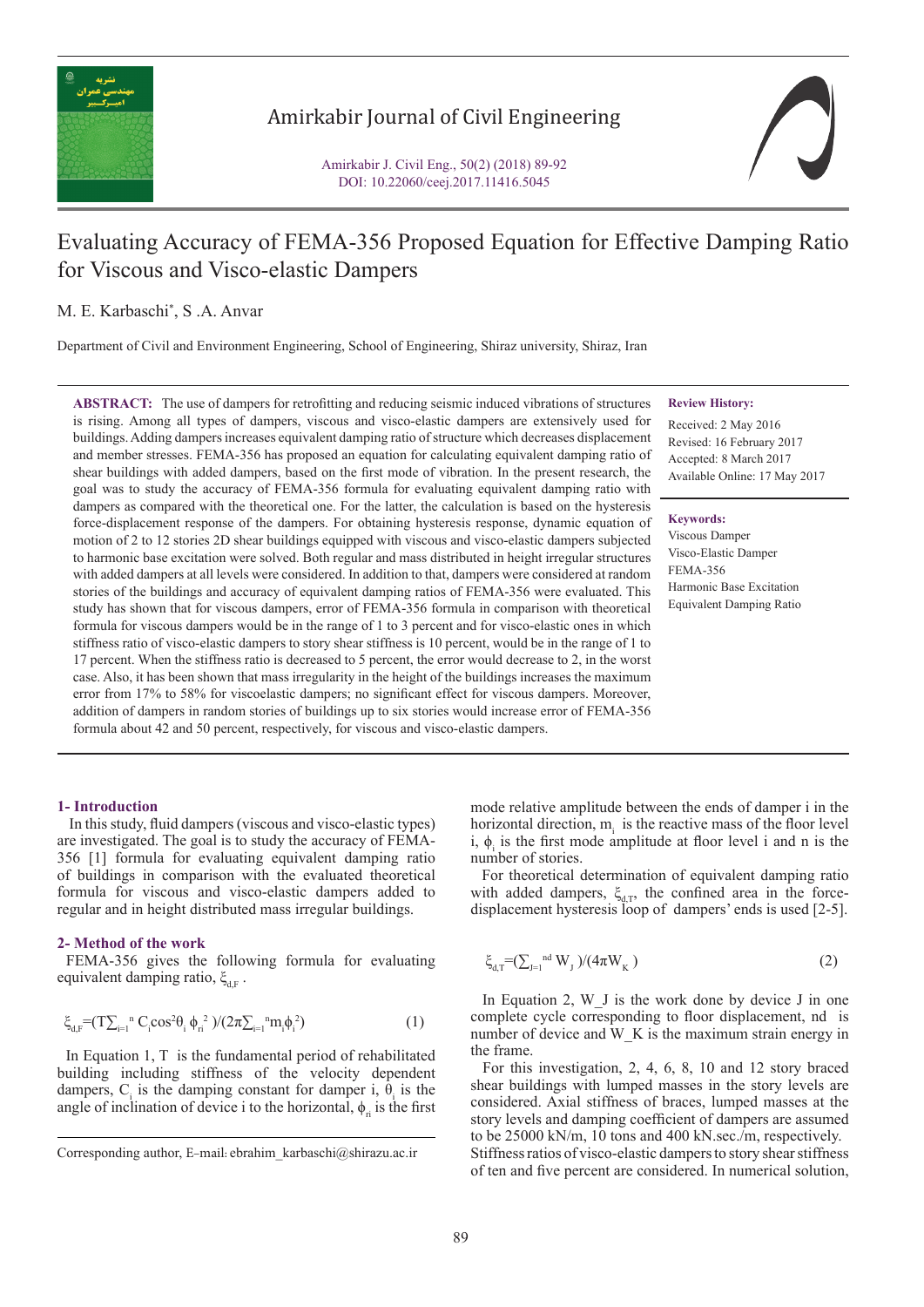shear buildings are considered equivalent with n degree of freedom systems subjected to base excitation. For irregular mass distribution in the height, two types are considered, mass increasing (type-1) and mass decreasing (type-2) with increasing the height.

### **3- Results and Discussion**

In Tables 1 to 3, equivalent damping ratios calculated by  $\text{error} \text{K} = \text{error} \text{K} = \text{RBS}((\zeta_{d,T} - \zeta_{d,F})/(\zeta_{d,T})$ 

FEMA-356 and theoretical formulas for viscous and viscoelastic dampers for regular and two types of irregular 2- to 12-story buildings are shown. In these tables error percent of equivalent damping ratios calculated by FEMA-356 formula, as defined by Equation 3 are also shown.

$$
error\% = ABS((\xi_{\text{dT}} - \xi_{\text{dF}})/(\xi_{\text{dT}})) \times 100
$$
\n(3)

# **Table 1. Comparison of damping ratio of FEMA-356 and theoretical formula for 2- to 12-story regular buildings**

| Story numbers | T (period), Sec. | FEMA damping<br>ratio | Viscous damper               |               | Visco-elastic damper         |               |
|---------------|------------------|-----------------------|------------------------------|---------------|------------------------------|---------------|
|               |                  |                       | Theoretical<br>damping ratio | Error $(\% )$ | Theoretical<br>damping ratio | Error $(\% )$ |
|               | 0.2033           | 0.2472                | 0.2402                       | 2.9142        | 0.2452                       | 0.8157        |
| 4             | 0.3618           | 0.1389                | 0.1371                       | 1.3129        | 0.1431                       | 2.9350        |
| 6             | 0.5213           | 0.0964                | 0.0953                       | 1.1542        | 0.1022                       | 5.6751        |
| 8             | 0.681            | 0.0738                | 0.0731                       | 0.9576        | 0.0813                       | 9.2251        |
| 10            | 0.8408           | 0.0598                | 0.0593                       | 0.8432        | 0.0688                       | 13.0814       |
| 12            | .0007            | 0.0502                | 0.0499                       | 0.6012        | 0.0607                       | 17.2982       |

## **Table 2. Comparison of damping ratio of FEMA-356 and theoretical formula for 2- to 12-story type-1 irregular buildings**

| Story numbers | T (period), Sec. | FEMA damping<br>ratio | Viscous damper               |               | Visco-elastic damper         |               |
|---------------|------------------|-----------------------|------------------------------|---------------|------------------------------|---------------|
|               |                  |                       | Theoretical<br>damping ratio | Error $(\% )$ | Theoretical<br>damping ratio | Error $(\% )$ |
| $\bigcap$     | 0.2191           | 0.2294                | 0.2261                       | 1.4595        | 0.232                        | 1.1207        |
| 4             | 0.4079           | 0.1232                | 0.1216                       | 1.3158        | 0.1279                       | 3.6747        |
| 6             | 0.5977           | 0.0841                | 0.0832                       | 1.0817        | 0.0907                       | 7.2767        |
|               | 0.7879           | 0.0638                | 0.0633                       | 0.7899        | 0.0723                       | 11.7566       |
| 10            | 0.9782           | 0.0514                | 0.0511                       | 0.5871        | 0.0616                       | 16.5584       |
| 12            | 1.1686           | 0.043                 | 0.0428                       | 0.4673        | 0.0549                       | 21.6758       |

### **Table 3. Comparison of damping ratio of FEMA-356 and theoretical formula for 2- to 12-story type-2 irregular buildings**

| Story numbers | T (period), Sec. | FEMA damping<br>ratio | Viscous damper               |               | Visco-elastic damper         |               |
|---------------|------------------|-----------------------|------------------------------|---------------|------------------------------|---------------|
|               |                  |                       | Theoretical<br>damping ratio | Error $(\% )$ | Theoretical<br>damping ratio | Error $(\% )$ |
| ◠             | 0.1896           | 0.2651                | 0.2627                       | 0.9136        | 0.2689                       | 1.4132        |
| 4             | 0.5999           | 0.0838                | 0.0828                       | 1.2077        | 0.0902                       | 7.0953        |
| 6             | 1.1304           | 0.0445                | 0.0443                       | 0.4515        | 0.0561                       | 20.6774       |
|               | 1.7597           | 0.0286                | 0.0286                       | 0.0000        | 0.0444                       | 35.5856       |
| 10            | 2.4746           | 0.0203                | 0.0204                       | 0.4902        | 0.0395                       | 48.6076       |
| 12            | 3.2658           | 0.0154                | 0.0155                       | 0.6452        | 0.0371                       | 58.4906       |